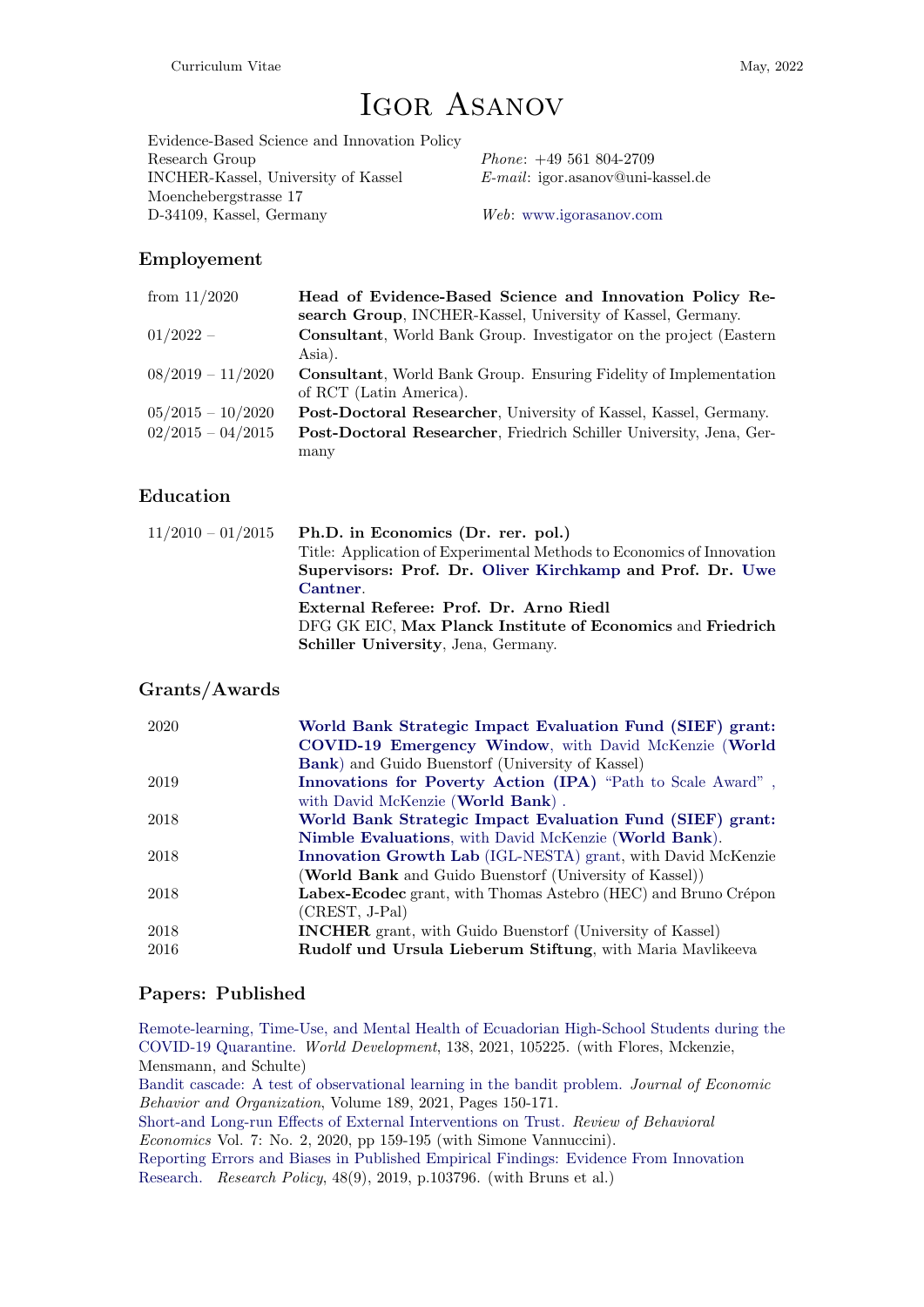# Papers: Revise and Resubmit Stage

Is Self-employment a Career Trap? Large-Scale Field Experiment in the Labor market. (with Maria Mavlikeeva) [The power of experiments: How big is your n?](https://www.uni-marburg.de/en/fb02/research-groups/economics/macroeconomics/research/magks-joint-discussion-papers-in-economics/papers/2020-papers/32-2020_asanov.pdf) (with Christoph Buehren, Panagiota Zacharodimou) [Can Group Identity Explain Gender Gap in Recruitment Process?\(](https://www.econstor.eu/handle/10419/224647)with Maria Mavlikeeva)

# Papers: In Progress

[Showing Life Opportunities: Increasing Opportunity-Driven Entrepreneurship and STEM](https://www.innovationgrowthlab.org/blog/showing-life-opportunities-increasing-opportunity-driven-entrepreneurship-and-stem-careers) [Careers Through Online Courses In Schools.](https://www.innovationgrowthlab.org/blog/showing-life-opportunities-increasing-opportunity-driven-entrepreneurship-and-stem-careers) (with Thomas Astebro, Guido Buenstorf, Bruno Crepón, Francisco Flores, David McKenzie, Mona Mensmann, Mathis Schulte) Confidence, Confidence Training and Entrepreneurial Behavior: Field Experiment (with Alla Levitskaia).

[On the observational learning in the optimal stopping problem](http://www.igorasanov.com/uploads/1/9/9/0/19906299/optimal_stopping_problem_full.pdf) (with Arno Riedl). A Meta-Analysis of Lost Letter Experiments. (with Helena Enns)

# Teaching Experience

| $2015 - 2022$ | Field Experiments in Economics, Master in Economics (4 SWS).           |
|---------------|------------------------------------------------------------------------|
|               | University of Kassel, Germany.                                         |
| 11/2019       | (Statistical) Power Analysis, PhD course (GSEBGo).                     |
|               | University of Kassel, Germany.                                         |
| $2016 - 2022$ | <b>Econometrics</b> , Master and Bachelor in Economics (4 SWS).        |
|               | University of Kassel, Germany                                          |
| 2016/2017     | Behavioral Economics, Master in Economics (4 SWS).                     |
|               | University of Kassel, Germany                                          |
| 2013/2014     | <b>Econometrics - Empirical methods</b> , Master in Economics (2 SWS). |
|               | Friedrich Schiller University, Jena, Germany.                          |

# Research Visits

| $09/2017 - 10/2017$ HEC Paris (Business school), France, <b>Host: Prof. Dr. Thomas</b> |
|----------------------------------------------------------------------------------------|
| Astebro                                                                                |
| $04/2013 - 06/2013$ Maastricht University (AE1), Netherlands. Host: Prof. Dr. Arno     |
| Riedl                                                                                  |

# Invited Talks

| 08/2017 | Department of Market Competition, Government of Ecuador |
|---------|---------------------------------------------------------|
| 11/2015 | Department of Economics, Göttingen University           |
| 10/2015 | Academy of Economic Studies Moldova                     |